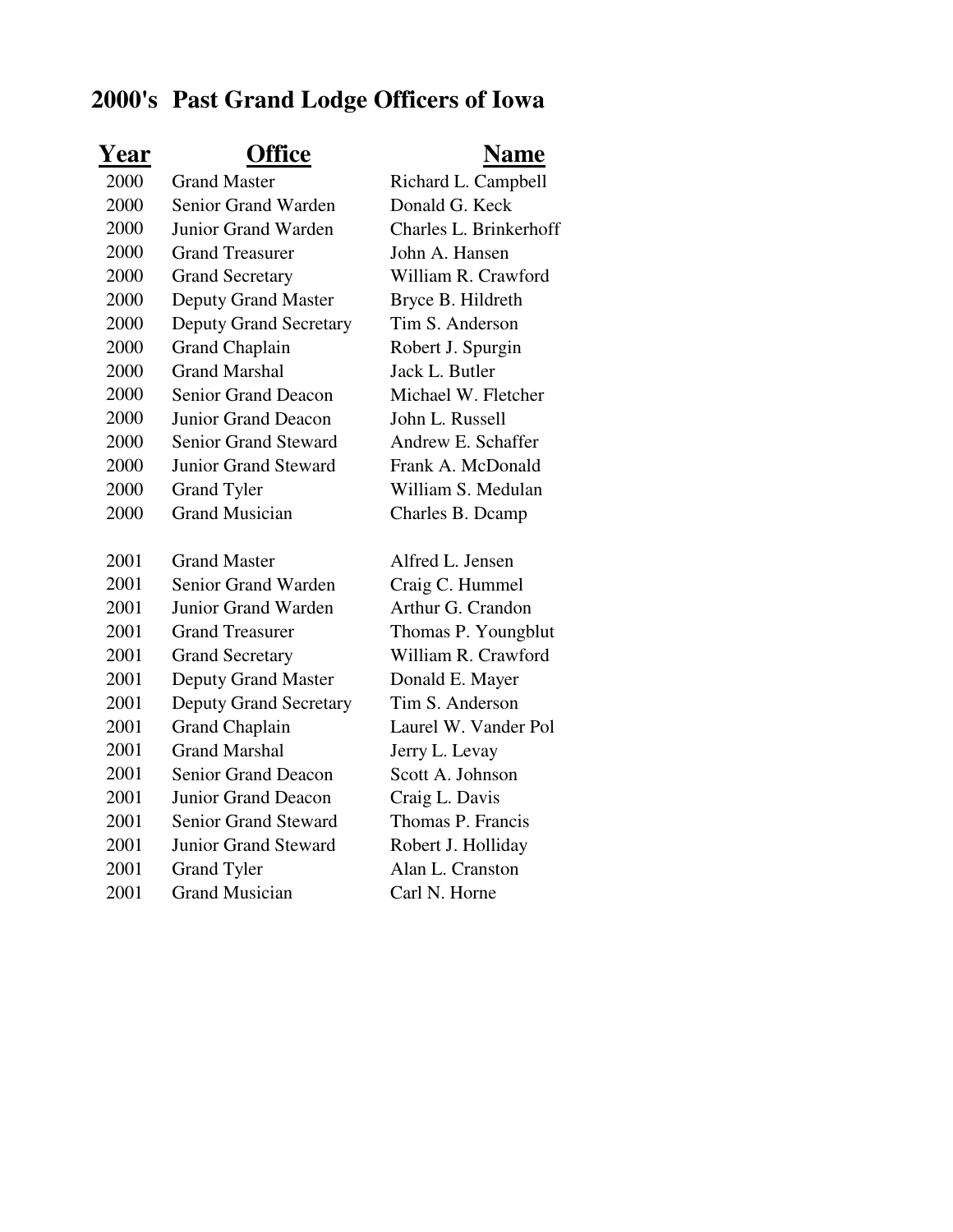| <b>Grand Master</b>                         | Clifford C. Godsey       |
|---------------------------------------------|--------------------------|
| Senior Grand Warden                         | Donovan E. Humphrey      |
| <b>Junior Grand Warden</b>                  | Donald E. Mosier         |
| <b>Grand Treasurer</b>                      | John L. Mills            |
| <b>Grand Secretary</b>                      | William R. Crawford      |
| <b>Deputy Grand Master</b>                  | Ronald L. Marsh          |
| <b>Deputy Grand Secretary</b>               | Tim S. Anderson          |
| <b>Grand Chaplain</b>                       | Leland E. Lane           |
| <b>Grand Marshal</b>                        | Larry L. Harter          |
| <b>Senior Grand Deacon</b>                  | Kimberly E. Jones        |
| <b>Junior Grand Deacon</b>                  | Larry E. Patrick         |
| <b>Senior Grand Steward</b>                 | Donald E. Worster        |
| <b>Junior Grand Steward</b>                 | Jon D. Wagoner           |
| <b>Grand Tyler</b>                          | Edison Sharp, Jr.        |
| <b>Grand Musician</b>                       | John M. Klaus            |
|                                             |                          |
| <b>Grand Master</b>                         | Robert H. "Bud" Erickson |
|                                             |                          |
| Senior Grand Warden                         | Dennis M. Zahrt          |
| Junior Grand Warden                         | Bryce B. Hildreth        |
| <b>Grand Treasurer</b>                      | Charles D. Yates         |
| <b>Grand Secretary</b>                      | William R. Crawford      |
| <b>Deputy Grand Master</b>                  | Richard L. Bowersox      |
| <b>Deputy Grand Secretary</b>               | Tim S. Anderson          |
| <b>Grand Chaplain</b>                       | William R. Yungclas      |
| <b>Grand Marshal</b>                        | Eldon F. Walton          |
| <b>Senior Grand Deacon</b>                  | Thomas F. Hauck          |
| <b>Junior Grand Deacon</b>                  | David G. Mackay          |
| <b>Senior Grand Steward</b>                 | Charles D. Hutchinson    |
| <b>Junior Grand Steward</b>                 | Michael K. Wimer         |
| <b>Grand Tyler</b><br><b>Grand Musician</b> | Larry E. Beem            |
|                                             |                          |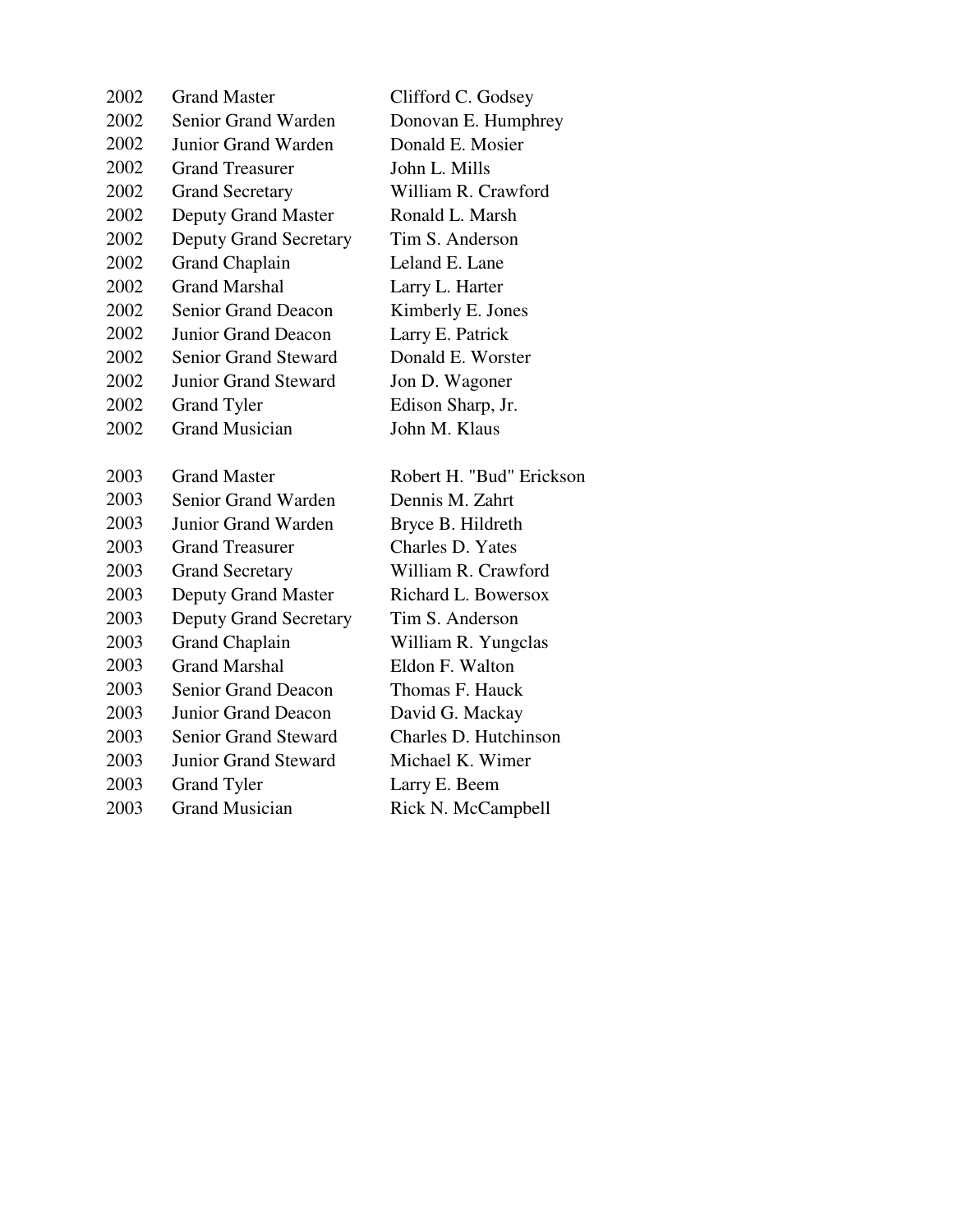| 2004 | <b>Grand Master</b>           | Donald E. Mayer        |
|------|-------------------------------|------------------------|
| 2004 | Senior Grand Warden           | Eric A. Rozeboom       |
| 2004 | Junior Grand Warden           | Jack L. Butler         |
| 2004 | <b>Grand Treasurer</b>        | Stephen J. Donaldson   |
| 2004 | <b>Grand Secretary</b>        | William R. Crawford    |
| 2004 | Deputy Grand Master           | Kenneth A. Hurmence    |
| 2004 | <b>Deputy Grand Secretary</b> | Tim S. Anderson        |
| 2004 | <b>Grand Chaplain</b>         | Robert J. Seiler       |
| 2004 | <b>Grand Marshal</b>          | Keith E. Jensen        |
| 2004 | <b>Senior Grand Deacon</b>    | Michael B. Aves, Sr.   |
| 2004 | Junior Grand Deacon           | Shane A. Harshbarger   |
| 2004 | <b>Senior Grand Steward</b>   | Gary D. Scroggie       |
| 2004 | <b>Junior Grand Steward</b>   | Stephen D. Stanford    |
| 2004 | <b>Grand Tyler</b>            | J. Duane Kropf         |
| 2004 | <b>Grand Musician</b>         | Charles B. Dcamp       |
|      |                               |                        |
|      |                               |                        |
| 2005 | <b>Grand Master</b>           | Charles L. Brinkerhoff |
| 2005 | Senior Grand Warden           | John D. Lillibridge    |
| 2005 | Junior Grand Warden           | Terry E. Osborne       |
| 2005 | <b>Grand Treasurer</b>        | Randall E. Crouch      |
| 2005 | <b>Grand Secretary</b>        | William R. Crawford    |
| 2005 | <b>Deputy Grand Master</b>    | Kenneth M. Anderson    |
| 2005 | <b>Deputy Grand Secretary</b> | Tim S. Anderson        |
| 2005 | <b>Grand Chaplain</b>         | W. Stevens Elliott     |
| 2005 | <b>Grand Marshal</b>          | Jerry J. Mellor        |
| 2005 | <b>Senior Grand Deacon</b>    | Charles A. Williams    |
| 2005 | <b>Junior Grand Deacon</b>    | Dallas D. Brown        |
| 2005 | <b>Senior Grand Steward</b>   | Wade E. Sheeler        |
| 2005 | <b>Junior Grand Steward</b>   | Richard L. Martin      |
| 2005 | <b>Grand Tyler</b>            | Kevin R. Smith         |
| 2005 | <b>Grand Musician</b>         | Lowell L. Marsh        |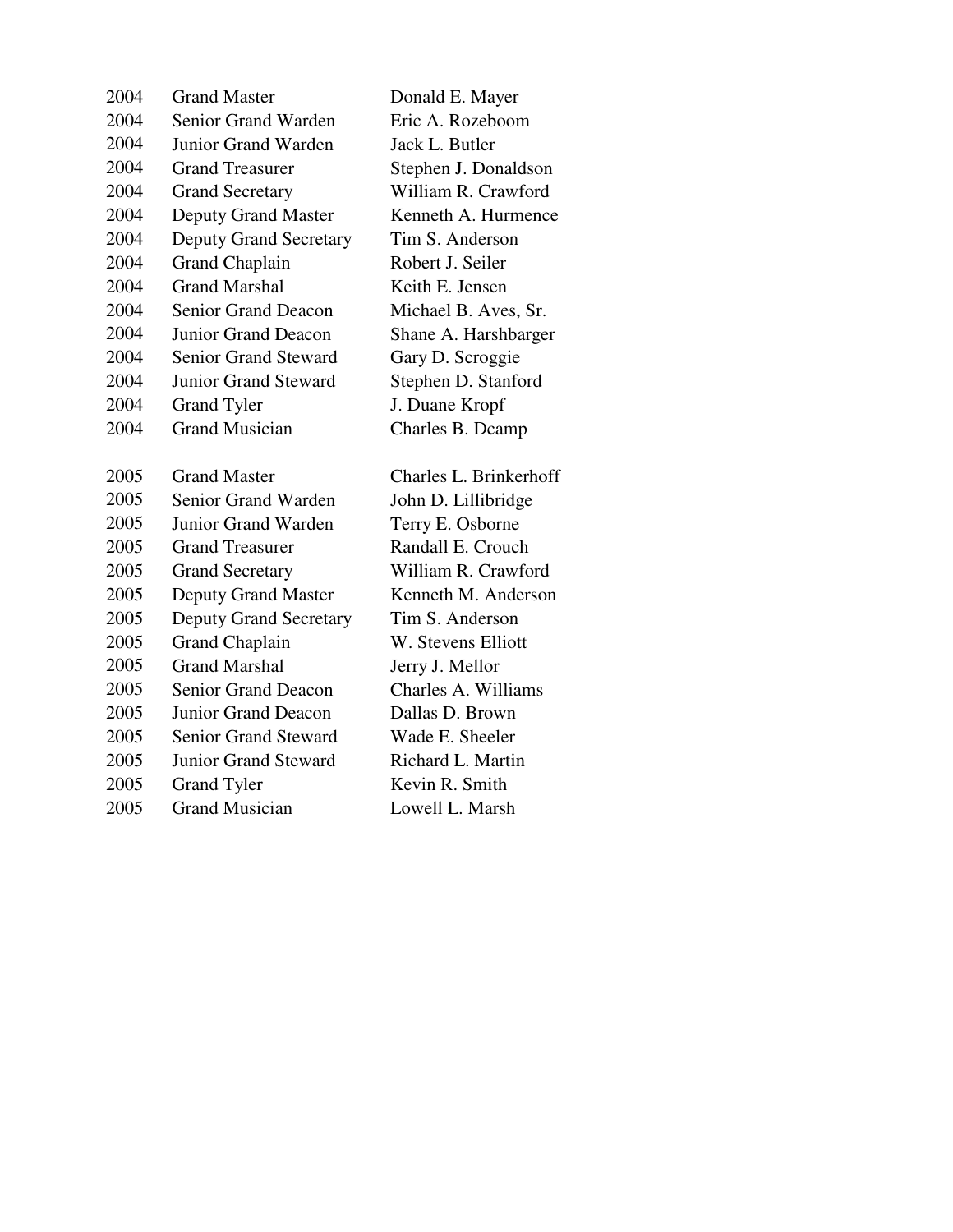| 2006         | <b>Grand Master</b>           | Dennis M. Zahrt                     |
|--------------|-------------------------------|-------------------------------------|
| 2006         | <b>Senior Grand Warden</b>    | Edison Sharp, Jr.                   |
| 2006         | Junior Grand Warden           | Robert J. Holliday                  |
| 2006         | <b>Grand Treasurer</b>        | William C. Jacobson                 |
| 2006         | <b>Grand Secretary</b>        | William R. Crawford                 |
| 2006         | <b>Deputy Grand Master</b>    | Eldon F. Walton                     |
| 2006         | <b>Deputy Grand Secretary</b> | Tim S. Anderson                     |
| 2006         | <b>Grand Chaplain</b>         | Realff H. Ottesen                   |
| 2006         | <b>Grand Marshal</b>          | Jimmie E. Arnold                    |
| 2006         | <b>Senior Grand Deacon</b>    | Steven R. Nielsen                   |
| 2006         | Junior Grand Deacon           | David P. Melchert                   |
| 2006         | <b>Senior Grand Steward</b>   | Dennis R. Soebbing                  |
| 2006         | <b>Junior Grand Steward</b>   | David K. Aves                       |
| 2006         | <b>Grand Tyler</b>            | Martin L. Pennock                   |
| 2006         | <b>Grand Musician</b>         | Rick N. McCampbell                  |
|              |                               |                                     |
|              | <b>Grand Master</b>           | Donald E. Mosier                    |
| 2007<br>2007 | Senior Grand Warden           |                                     |
| 2007         | Junior Grand Warden           | Craig L. Davis                      |
| 2007         | <b>Grand Treasurer</b>        | Larry E. Shears<br>Scott A. Johnson |
| 2007         | <b>Grand Secretary</b>        | William R. Crawford                 |
| 2007         | <b>Deputy Grand Master</b>    | Jon D. Wagoner                      |
| 2007         | <b>Deputy Grand Secretary</b> | Tim S. Anderson                     |
| 2007         | <b>Grand Chaplain</b>         | Glenn N. Marshall                   |
| 2007         | <b>Grand Marshal</b>          | Jason A. Wolcott                    |
| 2007         | <b>Senior Grand Deacon</b>    | Gerald F. "Gary" Bergman            |
| 2007         | Junior Grand Deacon           | Kyle A. Gordon                      |
| 2007         | <b>Senior Grand Steward</b>   | Jeffrey C. Bybee                    |
| 2007         | <b>Junior Grand Steward</b>   | Edward D. Edgerton                  |
| 2007         | <b>Grand Tyler</b>            | David C. Stuart                     |
| 2007         | <b>Grand Musician</b>         | Michael R. Langford                 |